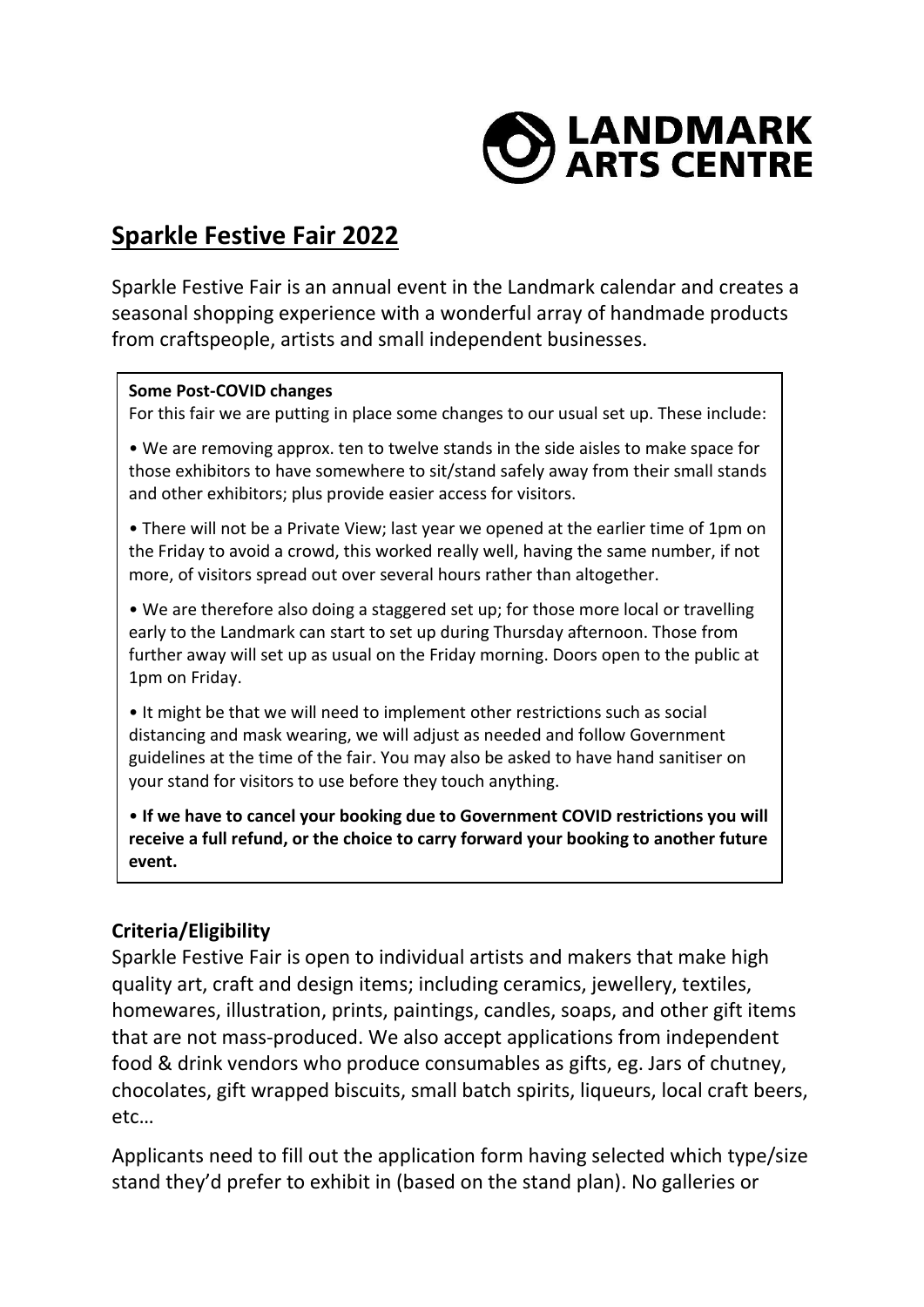agents accepted. You must be based in the UK to apply. You do not have to be local to the Landmark to apply. If in doubt, please contact us before applying.

#### **Stand Plan & Prices**

Please download the current stand plan & prices here: [https://landmarkartscentre.org/about-fairs/sparkle-contemporary-craft](https://landmarkartscentre.org/about-fairs/sparkle-contemporary-craft-and-gourmet-food-fair.php#exhibitor)[and-gourmet-food-fair.php#exhibitor](https://landmarkartscentre.org/about-fairs/sparkle-contemporary-craft-and-gourmet-food-fair.php#exhibitor)

## **Fair Publicity**

• A printed colour catalogue including your details (inclusion in this is optional) and a map of the building will be available on the door to visitors.

• A digital version of the catalogue will be emailed to our digital database and it will also be included on the Landmark website and sent to you. A digital invite emailed to you and to our digital database and available to download from our website.

• The fair will be featured in the Landmark's seasonal events leaflet with 12,000 copies produced and distributed via direct mail, other venues etc. This listing will also appear in the What's On section of our website and be publicised via email to the Landmark's significant list of subscribers (4.1k).

• 30,000 flyers distributed around greater London with specific reference to target markets, galleries etc., and door-to-door delivery within the local area.

- AA Road signs.
- Advertisements or editorials in local magazines and newspapers.
- Advertisements in a range of creative magazines and periodicals.
- Posters, banners & flyers in the local vicinity.

• Online advertising/listings with known London and local services such as A-N, TimeOut, ArtRabbit, Arts News (Arts Council), Galleries, news outlets etc...

• A significant social media presence including Facebook, Twitter and Instagram.

You, as an exhibitor, are also expected to publicise the event as much as possible. We provide you with both physical and digital flyers and posters; plus, a variety of social media imagery to use in your own marketing and publicity.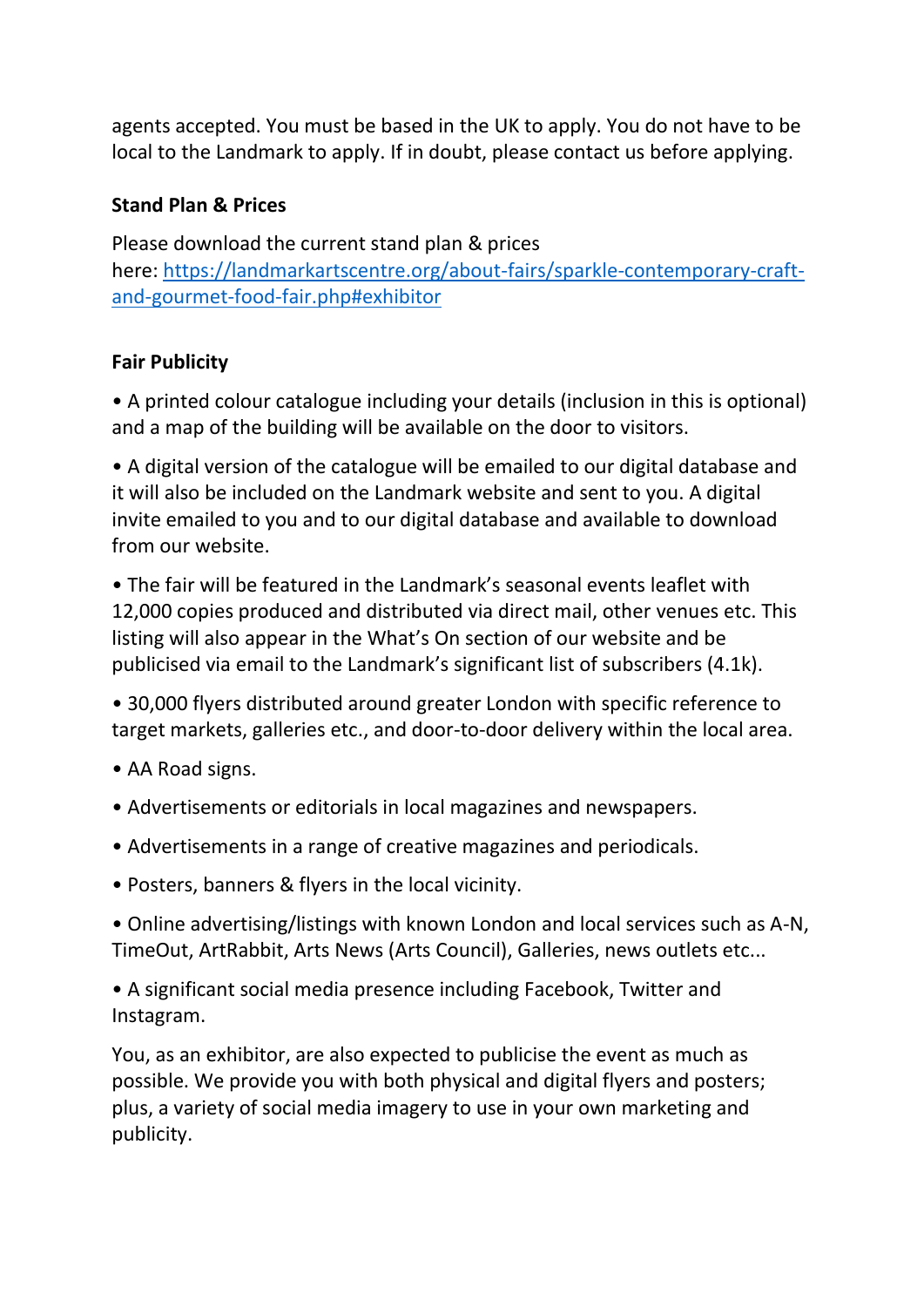## **Application Procedure**

Please refer to the stand plan to select your preferred position within the fair. Then fill out the application form, having read all the terms and conditions below. If you are selected you will be informed shortly after the submission deadline, you will then be directed to make full payment via cheque or BACS. Please don't send any payment before you have been allocated a stand. If you are transferring payment via our bank account, please request details and inform me when you have made the payment and I will confirm receipt by email (on a weekly basis).

Please itemise all types of products on the application form. For example, if your main discipline is ceramics then I need to know if you are going to be selling cards and/or jewellery as well. You will only be able to exhibit & sell items listed on your application form so please be thorough.

The Landmark will start to allocate stands to successful applicants by the end of May 2022; however the online application form will remain open until September 2022. So, the sooner you apply, the better chance you will have of getting the stand you want.

A digital 'exhibitor pack' will be sent to all successful applicants at least 6 weeks prior to the events. This will accompany more information and advice. We are always happy to supply exhibitors with physical flyers too and printed posters on request until they run out for which you will need to arrange collection or ask for them to be posted to you.

# **Fair Dates & Timings / Sparkle 2022**

**Thursday 17th November** - 12.30pm – 6.00pm – Artist arrival and set up

**Friday 18th November** – 9.00am – 12.30pm– Artist arrival and set up

1.00pm – 8.00pm – Open to the public

**Saturday 19th November** – 10.00am – 4.00pm – Open to the public

**Sunday 20th November** – 10.00am – 4.00pm – Open to the public

5.00pm – 7.00pm – Artists' take down

You will also receive an 'on the door' pack when you arrive to set up your stand which will include exhibitor badges, a free wine ticket, an exhibitors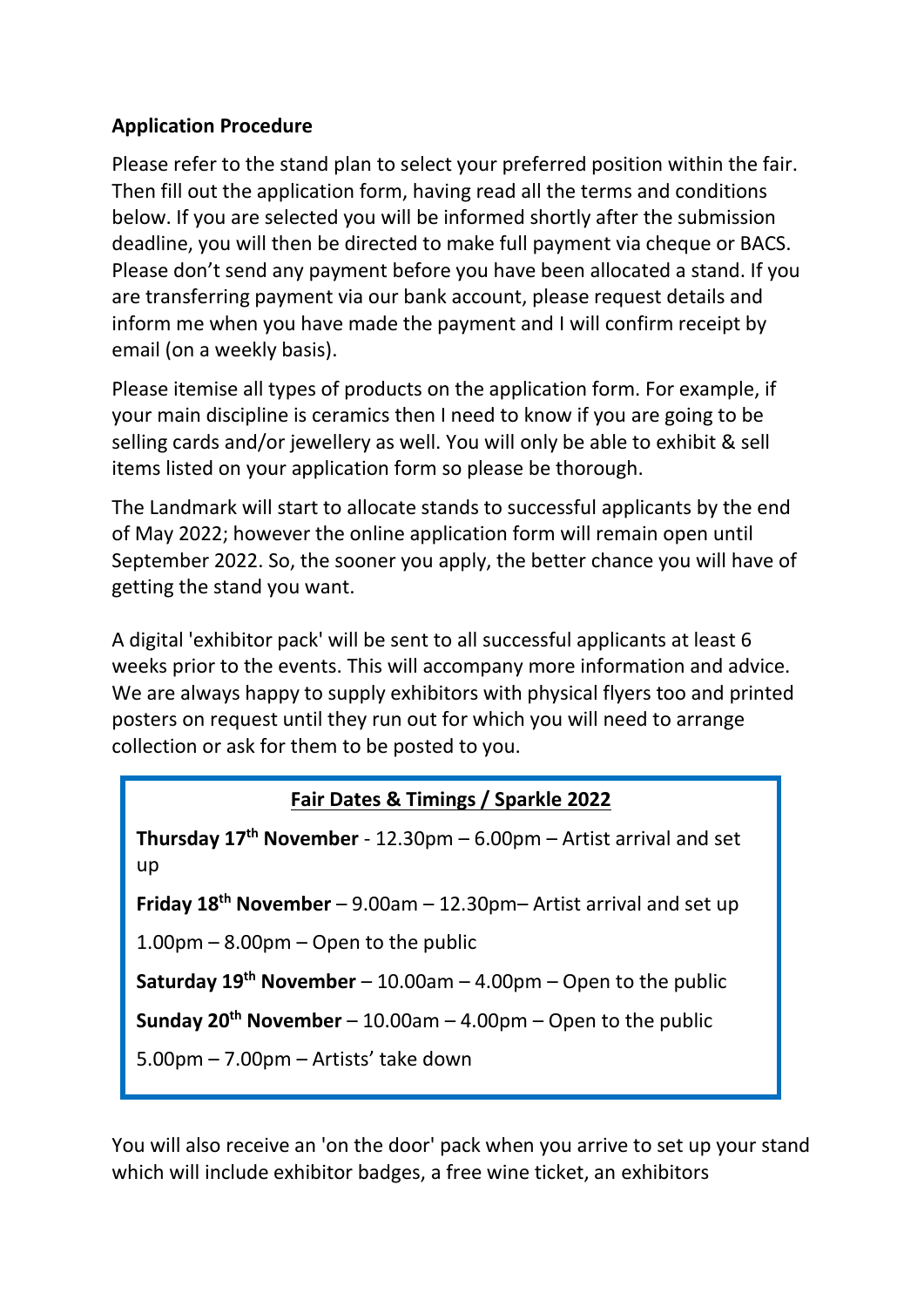questionnaire and information about catering, sales, tickets and further instructions. Your stand will be labelled with its number and the name you nominate in advance.

Please ensure you have read all of the terms and conditions before filling out the application form. Please don't hesitate to contact us at any time before returning the application form if you need clarification of any aspect of the fair.

We very much realise that the change in fair timings makes Friday a very long day for many of you; however, it has worked extremely well for the two fairs we have had in 2021, and made visitors feel safer about attending. We made this decision to spread out the number of visitors over a longer time instead of bunched up like the Private View normally is. This on top of the adapted layout has worked well in these pandemic times to make everyone feel safer.

We very much look forward to receiving your submission. Please don't hesitate to contact Abigail should you require further information or have any questions.

## **Terms & Conditions & any other info**

• **Please ONLY apply online;** we no longer accept paper based submissions unless there are special circumstances. This lessens the possibility of mistakes being made.

• **There is no on-site parking.** Exhibitors will be emailed a drop off time for which you will be allowed to keep your vehicle on site for half an hour while you unload. Please follow the instructions of the parking attendant at all times. You then remove your vehicle to the surrounding streets (where there is free parking). You can come back to your stand and spend the rest of the day setting up. You must be finished setting up by 1.00pm on Friday.

• **You must be in the building, ready to sell to the public at 1pm Friday and for 10.00am on the weekend.** The front door will be closed until 10.00am so you can enter the building via the buzzer (please remember your badge!).

• **Take down will be from 5.00pm on the Sunday.** You must not begin to pack up until 5pm nor bring your vehicle on site until you are ready to load up. Please pack your work up before you bring your vehicle on site as this causes unnecessary congestion. There are no allocated times, all the doors will be opened (see the floor plan). As we share the area surrounding the Landmark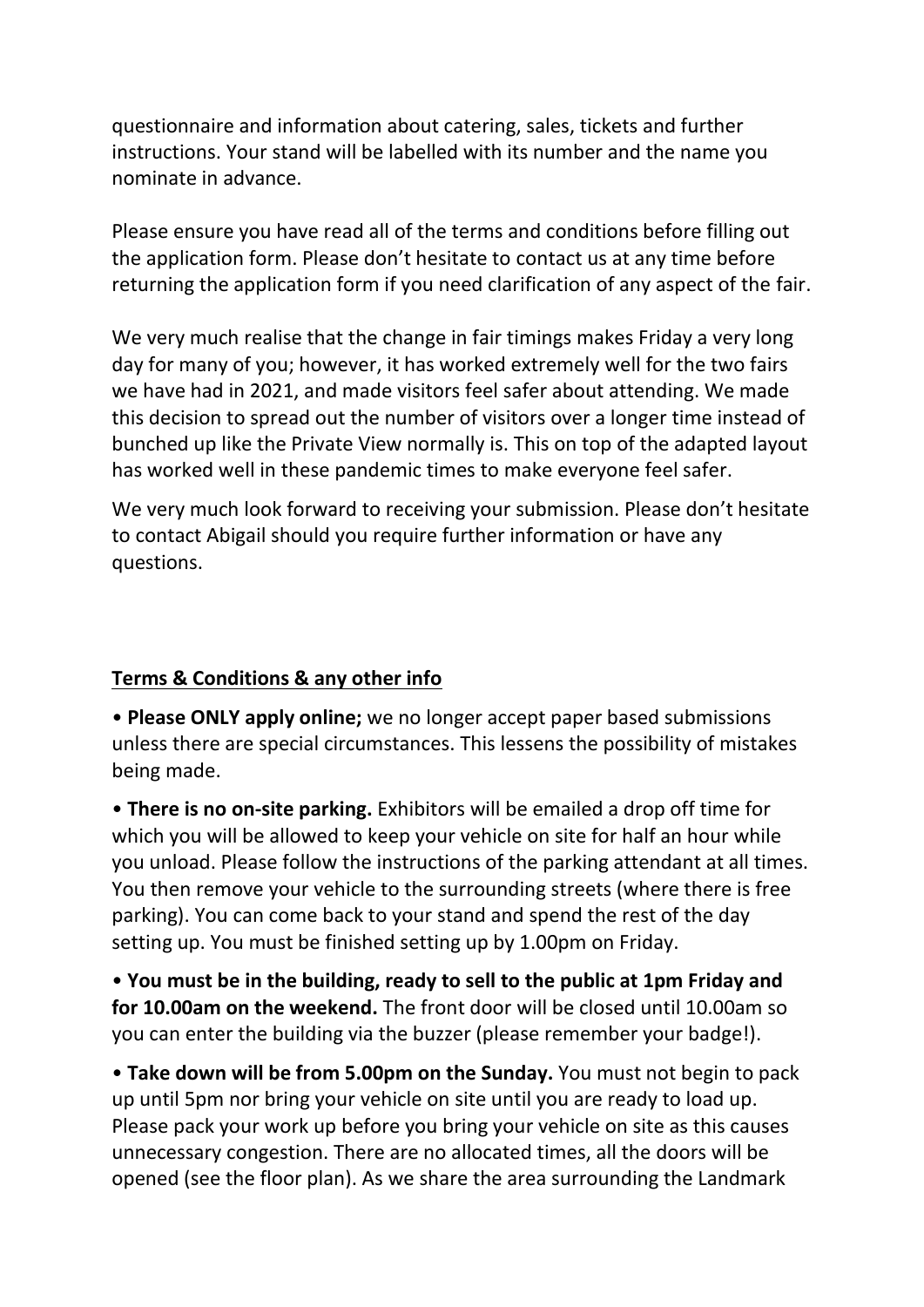with residents it is VITAL you do not park in a marked bay. The doors to the rear of the building will be opened, this area is for loading ONLY, we have had instances of artists getting a ticket if it looks like your vehicle is parked, doors closed and vehicle unattended, to avoid this as soon as you have finished packing your vehicle you MUST move it away from the area and follow the instructions of the parking attendant at all times.

• **Public admission charge** will be £5 and £4 for seniors and students, free entry to Landmark members. Children 16yrs and younger are admitted free.

• **There are two types of invite**, a digital one which you will be emailed and is available on the website and paper ones which you receive in the post, or can collect from the Landmark itself for your own distribution.

• When a visitor comes over the weekend they will receive a catalogue, they can use this to come back to the show as many times as they wish.

• The event will be insured against public liability but the organisers cannot be held responsible for any loss, theft or damage to artist's work or personal possessions.

• **Exhibitors are strongly advised to make their own insurance** 

**arrangements.** We accept no responsibility for stolen work during the fair as you are deemed responsible for it for the entirety of the fair.

• Please note there is no storage other than on, or behind (if against a wall or column) your stand.

• The building has been totally adapted for wheelchair access except for the studio space (which is only used during the fair for workshops). However please notify us in advance of any access requirements and we will endeavour to help. We have reserved parking spaces for disabled visitors, if you know of someone that is coming that this applies to please tell me in advance, I will need their registration plate details and I will reserve them a space very close to the ramp to the front door.

• Exhibitors must not bring wine to the opening night. In your artists pack you will receive a 'free glass of wine' ticket, further glasses for yourselves and clients will be available at full price from the bar which is in operation throughout the event.

• The building has good natural light. Each stand will be individually lit with a minimum of 1 x 150w halogen exhibition light (depending on size of stand). All 2mtr and 2.4mtr wide fair stands are supplied with one 150watt exhibition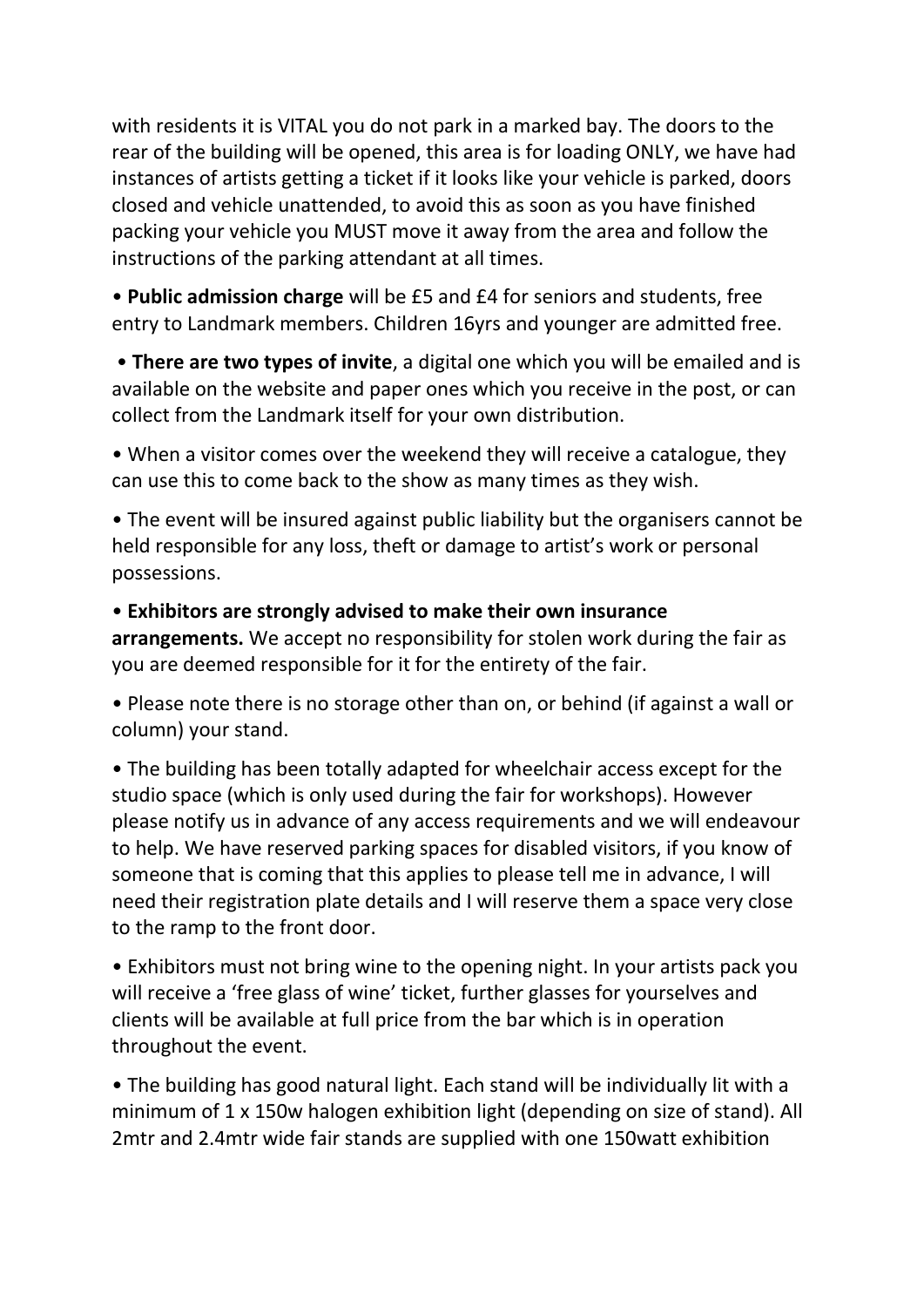light. Larger stands over 2.4mtrs wide are supplied with two 150watt exhibition lights.

• Tables & extra power sockets are available on request and for a nominal cost; but must be booked in advance. The electricity supply within the building is limited. If a power socket is agreed for your stand, it will be sufficient to power a laptop, your own credit card machine or additional low wattage or LED lighting up to 150watts only. You must inform the Landmark Arts Centre what you intend to use the power socket for. The Landmark Arts Centre will check all power sockets supplied for extra lighting and reserves the right to remove any lighting which it deems unsuitable for the centre.

• There will be enough chairs available to you over the exhibition period if you require them just ask at reception.

• You may collaborate with another artist if you wish to show in a group; please state this in both your application forms.

- Stands are non-transferable.
- No dealers or agents or galleries.

#### **Cancellations Policy**

Following receipt of your payment after allocation of stands:

- 8 weeks or more before set-up day full refund, if stand can be re-sold, less 10% admin charge.
- 4-8 weeks before set-up day 75% refund, if stand can be re-sold, less 10% admin charge.

• 4 weeks or less before set-up day – 50% refund, if stand can be re-sold, less 10% admin charge.

• If your stand cannot be re-sold you will not receive a refund.

**If we have to cancel your booking due to new Government COVID restrictions you will receive a full refund, or the choice to carry forward your booking to another future event.**

• **The Landmark does not take any commission on sales**. However, a 5% charge is levied by the bank on the use of the card machine at reception, which can be used to take customers money from sales; please note this service also incurs a VAT cost. We are VAT registered therefore we have to charge 20% VAT on the 5% commission. For example: £1000 total card payments  $-5% = £50 +$ 20% VAT = £60 total deducted. We will issue a VAT invoice for the commission.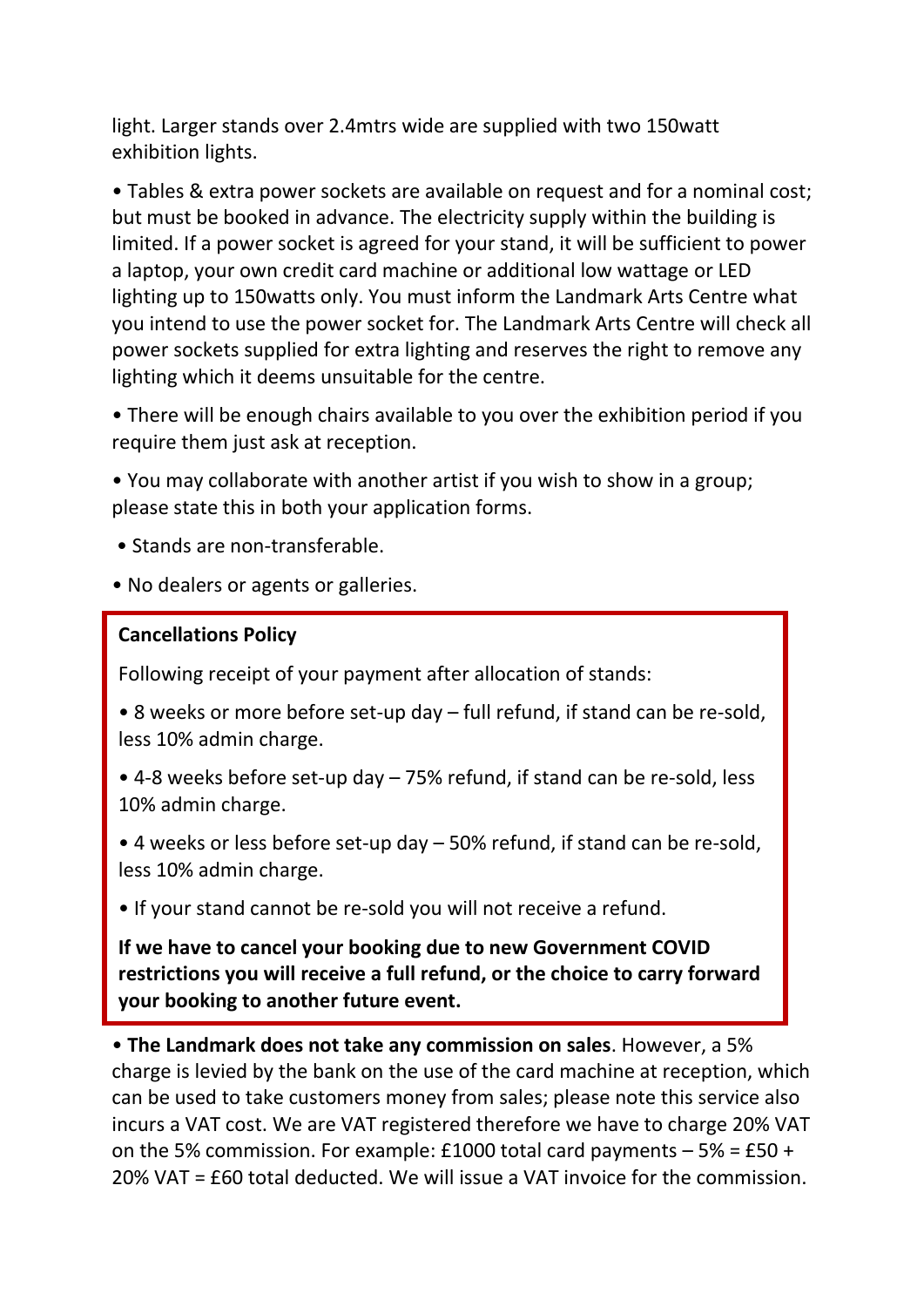You are strongly advised to keep your own records of sales. You will be posted a cheque shortly after the fair.

• You are welcome to use your own card machines to take payment, there is no change or commission taken by the Landmark on this. There is WIFI in the building but given its size this can be intermittent on busy days, please don't rely entirely on this for sales.

• All work must be for sale or on commission basis, clearly priced, and displayed in a professional manner. Please don't lower your prices towards the end of the fair.

• You may fill your space with whatever you wish (furniture, display cabinets, browsers, easels etc.), however you must not bring anything that will spill out beyond the boundaries, cause a health and safety hazard or be deemed inappropriate at a professional fair such as very inexpensive work, 'bargain bins', etc. Cordial collaboration between your neighbours is recommended, please show consideration for the other exhibitors. You will be asked to remove anything that contradicts the above.

• On the application form you will be choosing the type/size of the stand you'd prefer, if you have a specific number you'd prefer please tell us, we will try to accommodate you.

## **Set Up**

• Screens supplied will be shell scheme grey polyweave fabric. 25mm thick. They have a groove running through the middle of the top elevation for hooks.

• Recommended method of hanging 2D artworks is using traditional picture hooks. From that comes a cord with an adjustable bottom hook. There are a wide range of products on the market see: www.picturehangingsystems.co.uk Artists are requested to use aesthetically appropriate hanging equipment, which will take at least 80Ibs of strain. You will be emailed detailed information about hanging systems once you have been selected. You need to have all your work with cord on the back. You may also use male Velcro but MUST secure this to the back of your work using a staple gun or suitable alternative. Experience has shown that the Velcro stays on the screens but can peel off the work especially over the night which results in damage. Do not use Velcro for any glazed or particularly heavy work.

• We do not supply any other hanging systems apart from Velcro which you can buy from us during set up at £2 per metre.